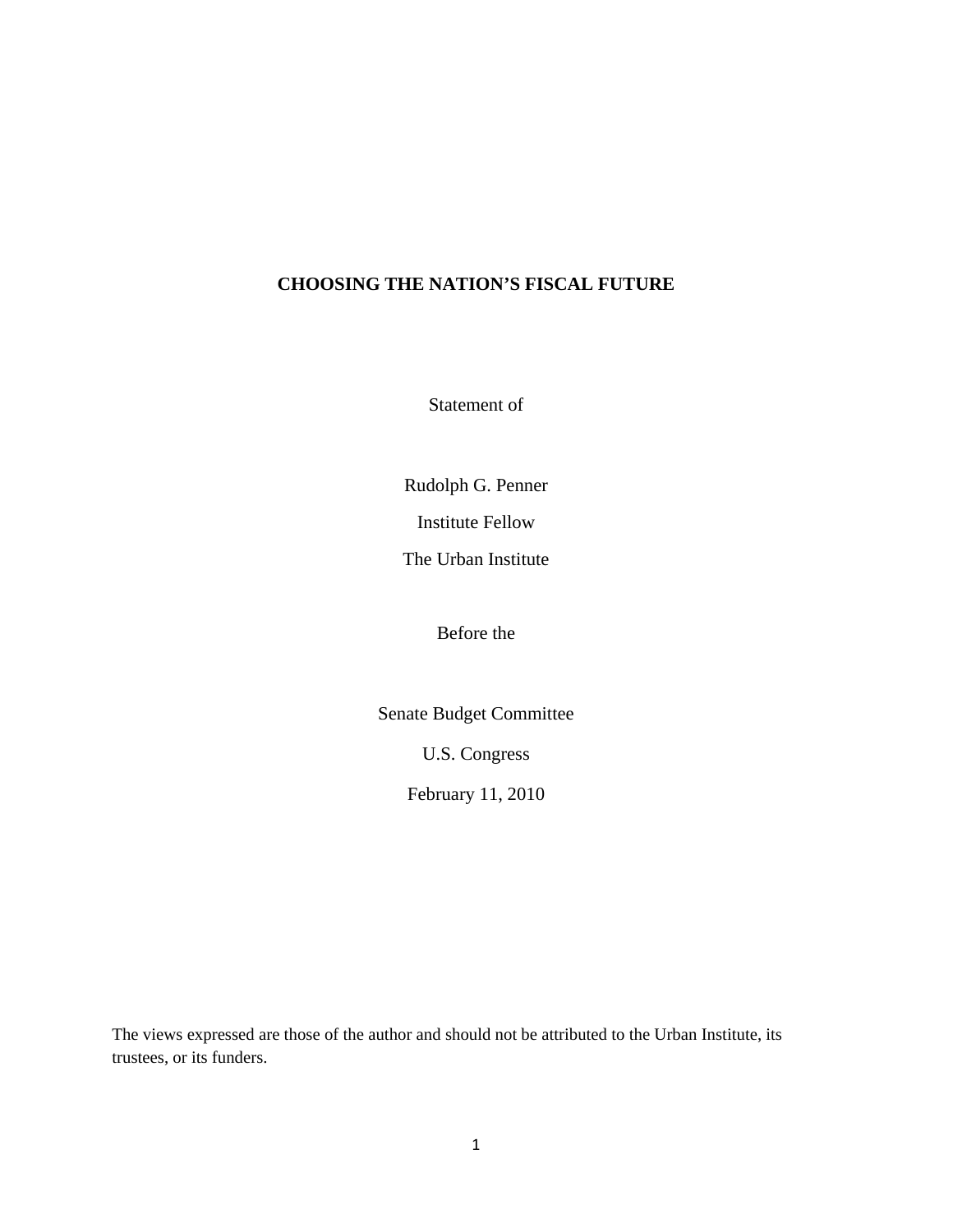Mr. Chairman, Senator Gregg and other members of the Committee, I would like to thank you for this opportunity to testify on *Choosing the Nation's Fiscal Future,* the report of a committee organized by the National Research Council and the National Academy of Public Administration and funded by the John D. and Catherine T. MacArthur Foundation. I cochaired the committee along with John Palmer of Syracuse University.

Like other reports, this one describes the unsustainability of today's budget policies. The arithmetic of the budget problem is simple. Three programs—Social Security, Medicare, and Medicaid—constitute more than 40 percent of spending other than interest in a normal year, and all are growing faster than the economy and tax revenues. At the same time, Congress has kept the overall tax burden remarkably constant between 18 and 19 percent of the gross domestic product (GDP) for most of the past 50 years. The combination of three large, rapidly growing programs and a constant tax burden inevitably implies a growing deficit if spending for other government spending programs is held to a constant share of GDP. As the deficit increases, the national debt grows faster and faster, and interest on the debt becomes a budget problem in itself. In the baseline projection used for our study, the debt passes 100 percent of GDP in the late 2020s and 200 percent shortly after 2040 under the very conservative assumption that interest rates and the rate of economic growth remain constant in the face of rapidly growing deficits. It is, however, highly unlikely that world capital markets will tolerate this sort of fiscal profligacy for a long period of time. The market for our debt would collapse long before 2040.

There are many indications of these long-run problems in the 2011 budget the administration just issued. Spending for Social Security, Medicare, Medicaid, and interest already equal almost 70 percent of revenues in 2011. Although the absolute level of the deficit declines from 2010 to 2014, it rises thereafter and begins to grow as a share of GDP after 2018.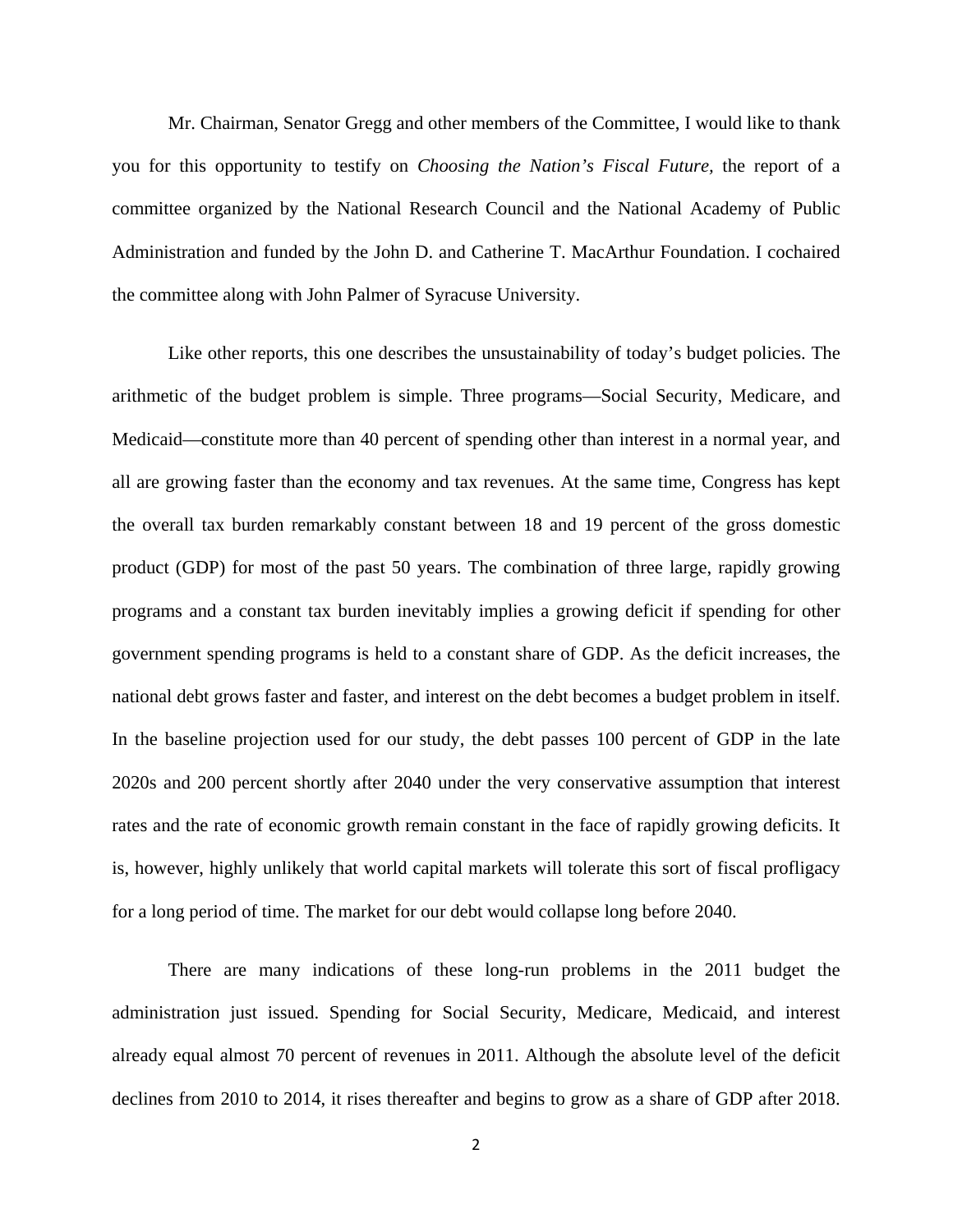The debt in the hands of the public rises from 53.0 to 77.2 percent of GDP between 2009 and 2020. The interest bill more than quadruples over the same period.

Our committee believes that Congress should set a target for the debt-to-GDP ratio and not exceed it. Given an explicit target, the American people could judge how well the Congress and administration are doing in their pursuit of fiscal responsibility. We believe further that a prudent target would hold the debt to 60 percent of GDP. That ratio should be achieved by 2022, and we should begin implementing the necessary policies by 2012. If the nation experiences good fortune while holding the debt to this level, it would be wise to lower the target further.

Admittedly, the choice of 60 percent as a target is a matter of judgment. The committee had to balance the risks of choosing a higher target against the political difficulty involved in getting to something lower. A higher debt-to-GDP target means running higher deficits. For example, if the GDP grows at 5 percent per year, a 60 percent target implies holding the deficit to 3 percent of GDP, whereas an 80 percent target would imply a deficit of 4 percent.

As the target for the deficit and debt-to-GDP ratio is raised, government draws on a higher proportion of the available supply of domestic and foreign savings, and interest rates rise. To the extent that the deficit is financed out of domestic saving, there would be less available to finance U.S. private investment, and that would mean lower productivity growth. Consequently, wage growth and standards of living would also fall. To the extent that foreign saving is used to finance deficits, Americans would have to devote a growing proportion of their incomes to paying interest and dividends to foreigners, and again, American living standards would suffer.

A higher debt-to-GDP ratio also raises the risk of a total meltdown in the bond market. Problems would arise if a recession, wars, or some other emergency pushes the ratio above the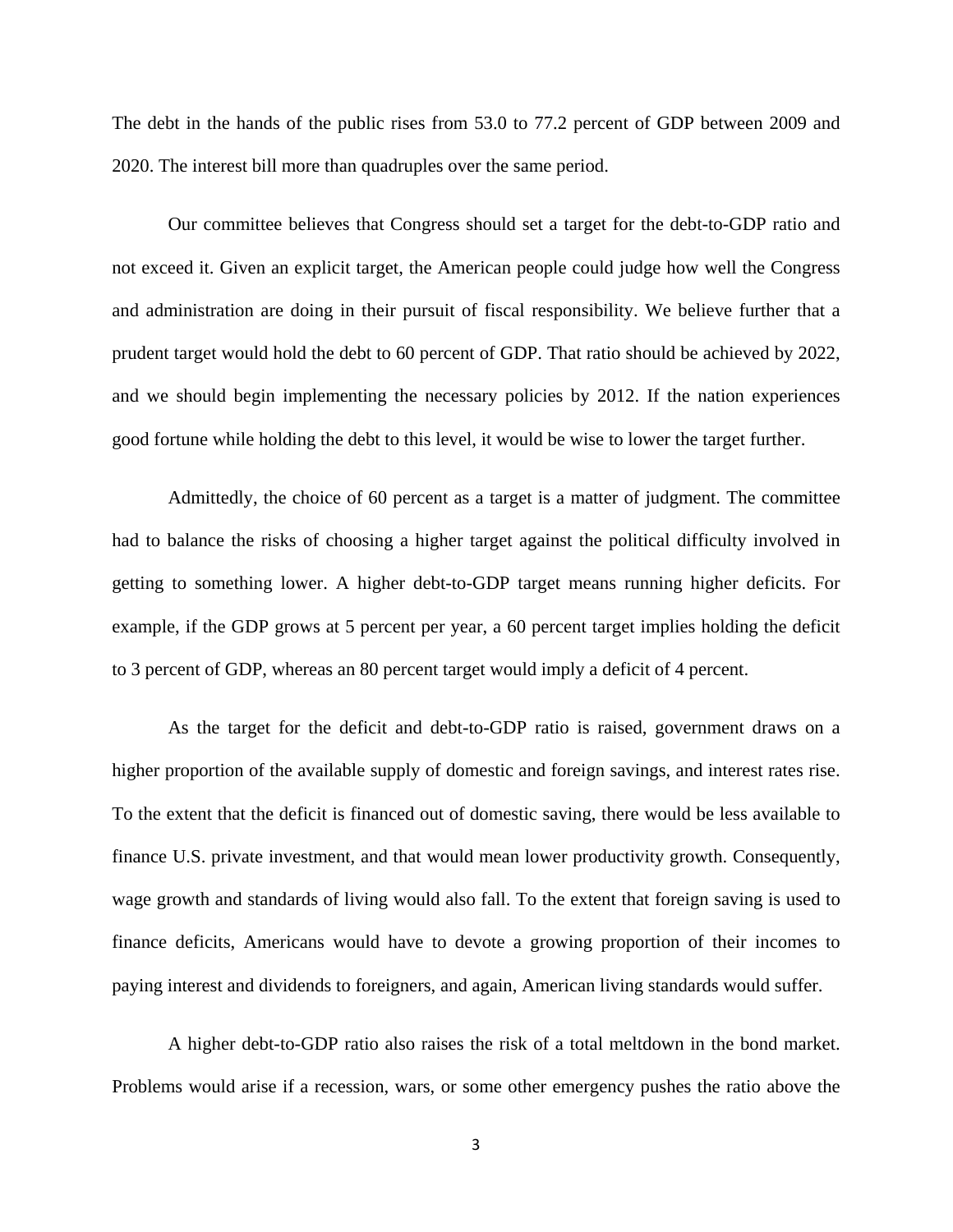target and potential buyers of our bonds begin to doubt our ability to put fiscal policies back on a sustainable path. If people want to see what could happen next, they should look to Ireland and Greece. In the face of a debt crisis, Ireland has been forced to raise taxes quickly and slash spending. Civil service pay has been cut more than 7 percent and social programs have been decimated. Tax increases and spending cuts have amounted to over 5 percent of GDP—a huge negative stimulus that exceeds the value of our recent stimulus program. Greece has not yet decided on specific actions, but interest rates on its debt have soared relative to German rates, and rating agencies have significantly lowered their bond rating. Some hope that the European Union or the International Monetary Fund (IMF) will bail Greece out, but I suspect that any lender will impose harsh conditions on their fiscal policies. Who would bail us out? The IMF? What would the American people think about having our fiscal policies dictated by a lender?

All this suggests that it might be better to choose a target for the debt-to-GDP ratio considerably lower than 60 percent. However, when the committee looked at the sort of policy changes necessary to keep the ratio as low as 60 percent, it concluded that it would be politically implausible to choose a much lower target.

I believe that the most important contribution of our committee was to outline a rich menu of policy options that would get us from here to there. We grouped the options into four packages. At one extreme, the committee asked what spending cuts would be necessary to stabilize the debt-to-GDP target at 60 percent if the total tax burden was maintained at its historic level between 18 and 19 percent of GDP. That package is called the low-spending option. At the other extreme, the committee estimated what tax increases would be necessary to finance currently promised Social Security, Medicare, and Medicaid benefits while other programs grew as determined by current law. There did eventually have to be some slow down in health costs in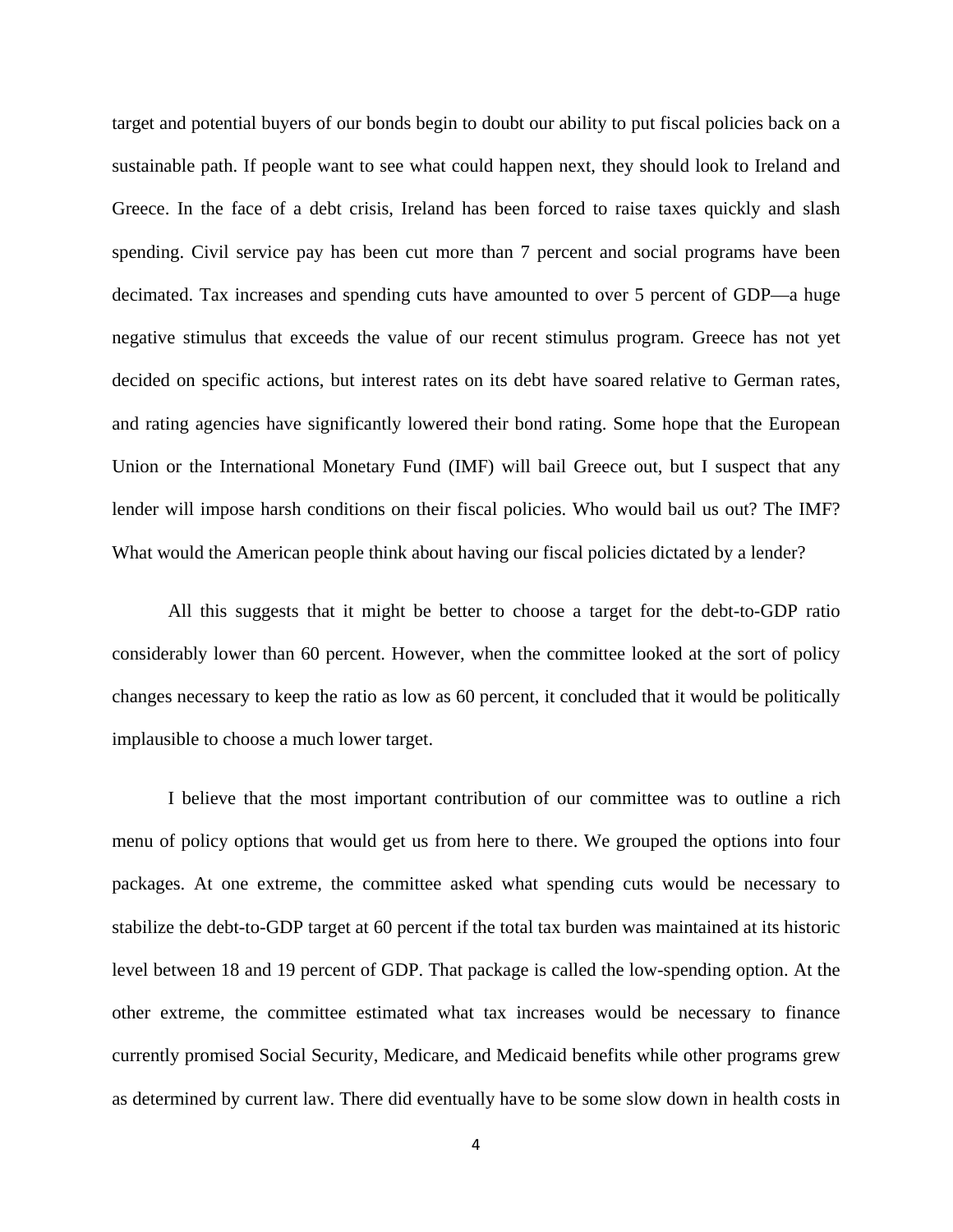this package or ultimately the health programs would consume the whole of the GDP. But such a slowdown could be put off for a long time.

Two middle paths were also delineated. They differed primarily in how much benefits were maintained for the elderly population. In the path that was relatively generous to the elderly, spending on infrastructure, research, and other types of spending had to be constrained, while in the other middle path, nonelderly spending could be treated more generously.

The four packages were put forward for illustrative purposes only. The numerous policy options contained in those packages could be put together in an infinite number of combinations.

In the package that avoided any significant increase in the tax burden, the rate of growth of Social Security benefits was held to the level that could be financed with the current payroll tax structure.<sup>[1](#page-4-0)</sup> At the same time, the actuarial deficit facing the Social Security system was also cured. That required accelerating by five years the speed with which the full retirement age reaches 67 and indexing it to longevity thereafter, reducing the indexing of initial benefits for the top 70 percent of earners, and switching to an experimental price index, which the Bureau of Labor Statistics has developed and which is expected to grow more slowly in the long run than the current index. In assessing such a package, it is important to differentiate an absolute reduction in the purchasing power of benefits compared to today's level from a reduction in the rate of growth of benefits. Although the package seems severe, it would more than maintain the purchasing power of today's benefits for all but the most affluent. It would, however, reduce replacement rates considerably below the levels promised by current law.

<span id="page-4-0"></span> $1$  The committee thanks staff members of the Social Security Administration's Office of the Chief Actuary for providing cost estimates on various proposals contained in the report's illustrative scenarios and for reviewing the text for completeness and accuracy.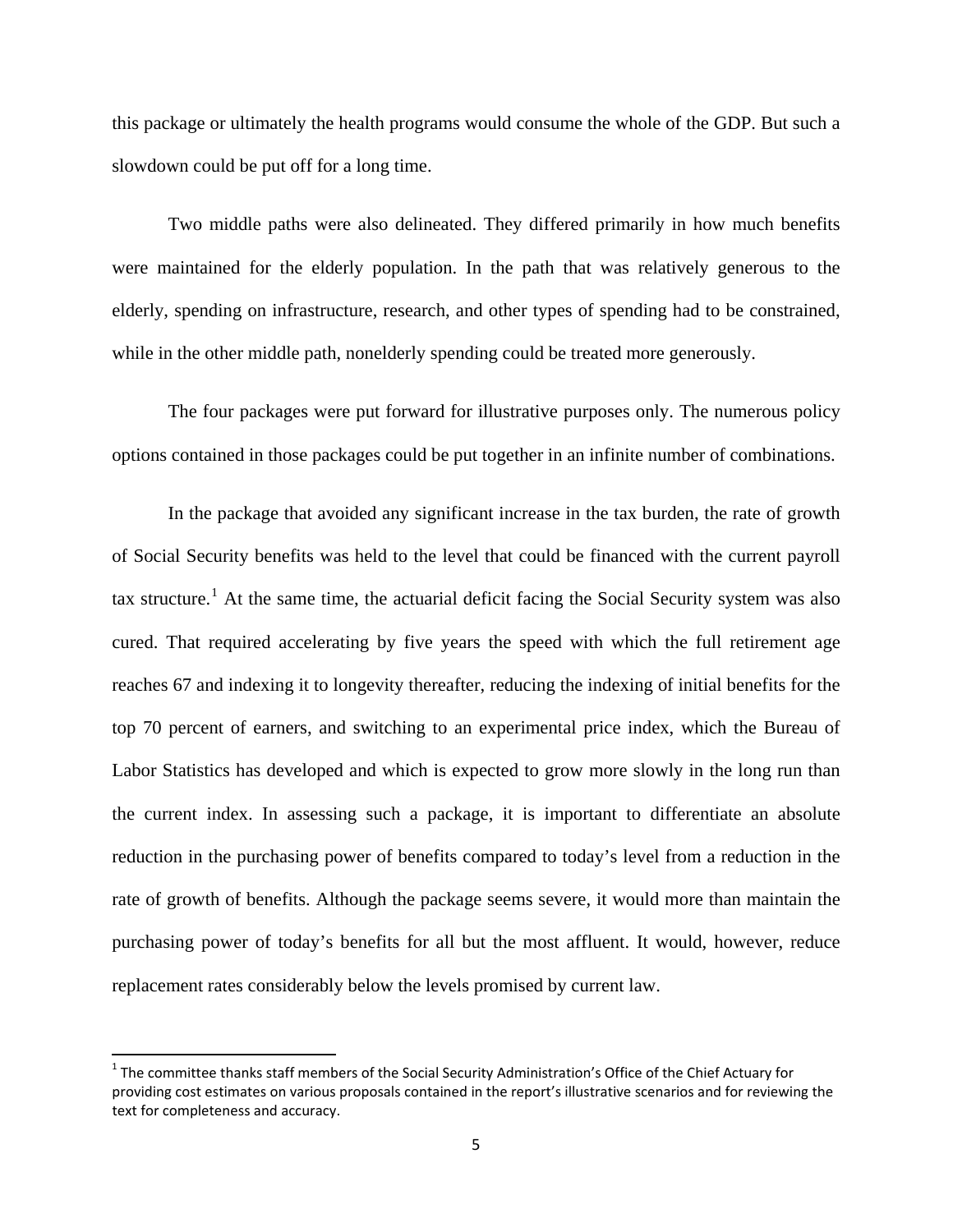The rate of growth of health spending in the low-spending option had to be held to that caused only by the aging of the population. That is to say, all other causes of excess health care cost growth had to be wiped out.

Two types of cost-reducing options are described in our health chapter. One set includes options whose effects on health costs can be estimated by the Congressional Budget Office (CBO) with some degree of confidence. These are options such as increasing Part B and D premiums, increasing the eligibility age for Medicare, and reducing provider reimbursements. The other set involves options whose effects are so difficult to assess that CBO does not provide estimates. These include such initiatives as using information technology more extensively to track patients and coordinating the treatment of chronic diseases. It would probably involve using every option mentioned in the chapter to some degree to achieve the health spending target of the low-spending path. To the degree that the options with an uncertain effect actually worked, the scoreable options could be implemented less painfully.

Another more radical approach to achieving the health cost target would be to put Medicare and Medicaid on fixed budgets. Fixed budgets are used in the universal coverage systems of Canada and the United Kingdom. In Canada, every hospital must work on a fixed budget and physicians are limited as to their gross income. Strong political pressures make it almost impossible to keep the growth of the fixed budgets down to the level of GDP growth, but nevertheless, the fixed budgets impose some restraint compared to our open-ended budgets for Medicare and Medicaid. The rationing methods that go with the fixed budgets in Canada and the U.K. are anything but transparent.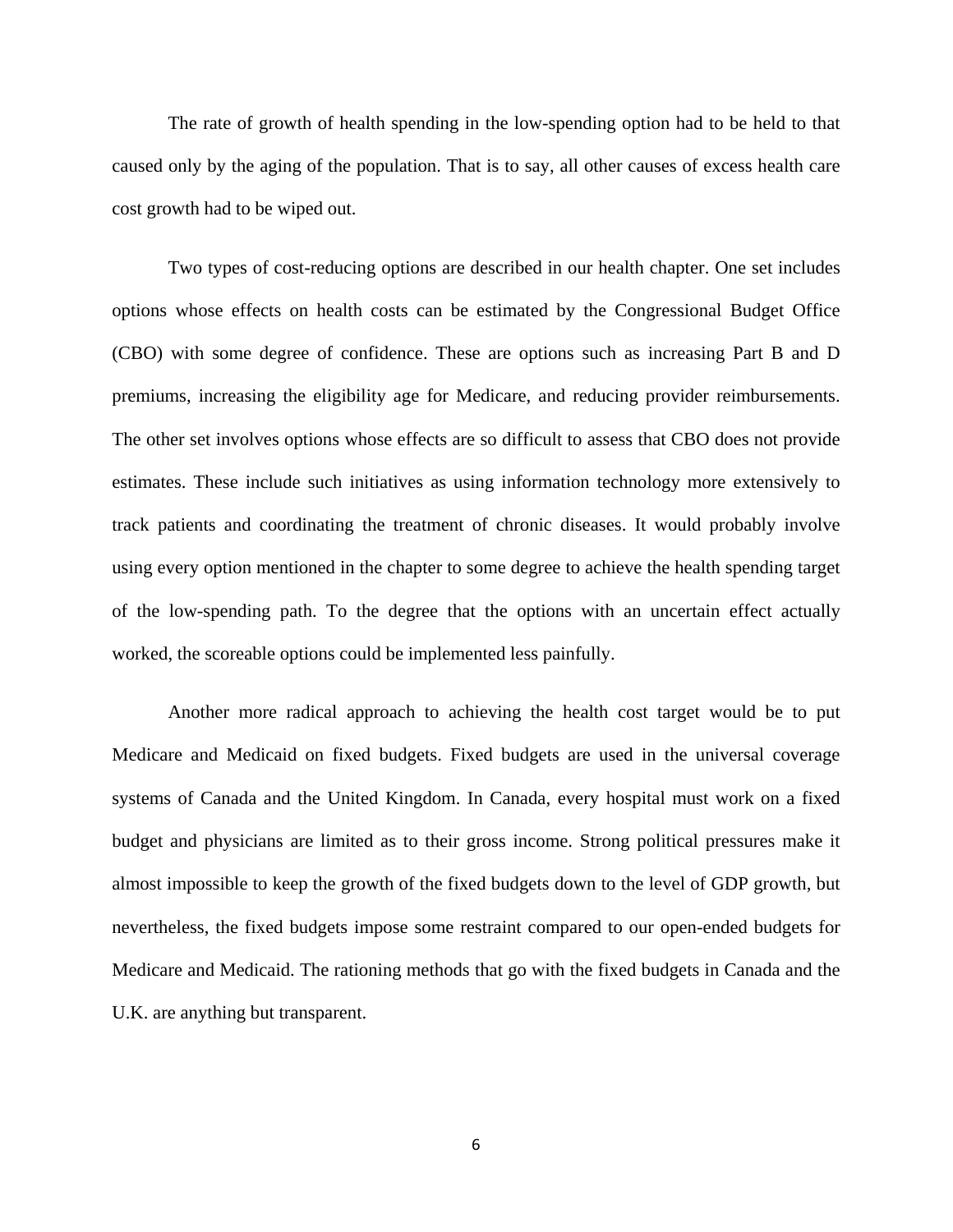A different approach to a fixed budget would be to use a voucher system to provide Medicare. The voucher would be used by the elderly and disabled to buy insurance and the value of the voucher would vary inversely with income. It might or might not vary with geographic location and age, and it could be combined with changes in insurance regulation to do such things as outlaw the use of pre-existing conditions. Medicaid could be put on a fixed federal budget by shifting to a block grant.

Our analysis clearly shows that there would have to be radical changes in health policy to achieve the target of the low-spending path. The pain involved in achieving the target would clearly depend on how much the efficiency of the current system could be improved. Although our health chapter describes a large number of options that purport to do this, we do not claim to have examined every option ever mentioned.

The low-spending option also implies severely constraining all other spending. The lowspending defense path would allow the Pentagon to maintain current personnel policies but would allow very little investment in new weapons systems. Although it would allow small foreign interventions, nothing as large as the current effort in Iraq and Afghanistan would be possible. All other nondefense spending would have to be lowered considerably below today's share of the GDP.

In the package that attempts to maintain current law benefits, that is to say, the highspending option, two different financing mechanisms are proposed. In one, the existing income tax system is the primary source of additional revenues, and all rates are raised proportionately until the top rate hits 50 percent.<sup>[2](#page-6-0)</sup> That happens by 2020. We did not think it prudent to have the

<span id="page-6-0"></span> $2$  The Urban Institute–Brookings Tax Policy Center provided the estimates necessary to construct the revenue scenarios underlying the committee's four policy packages.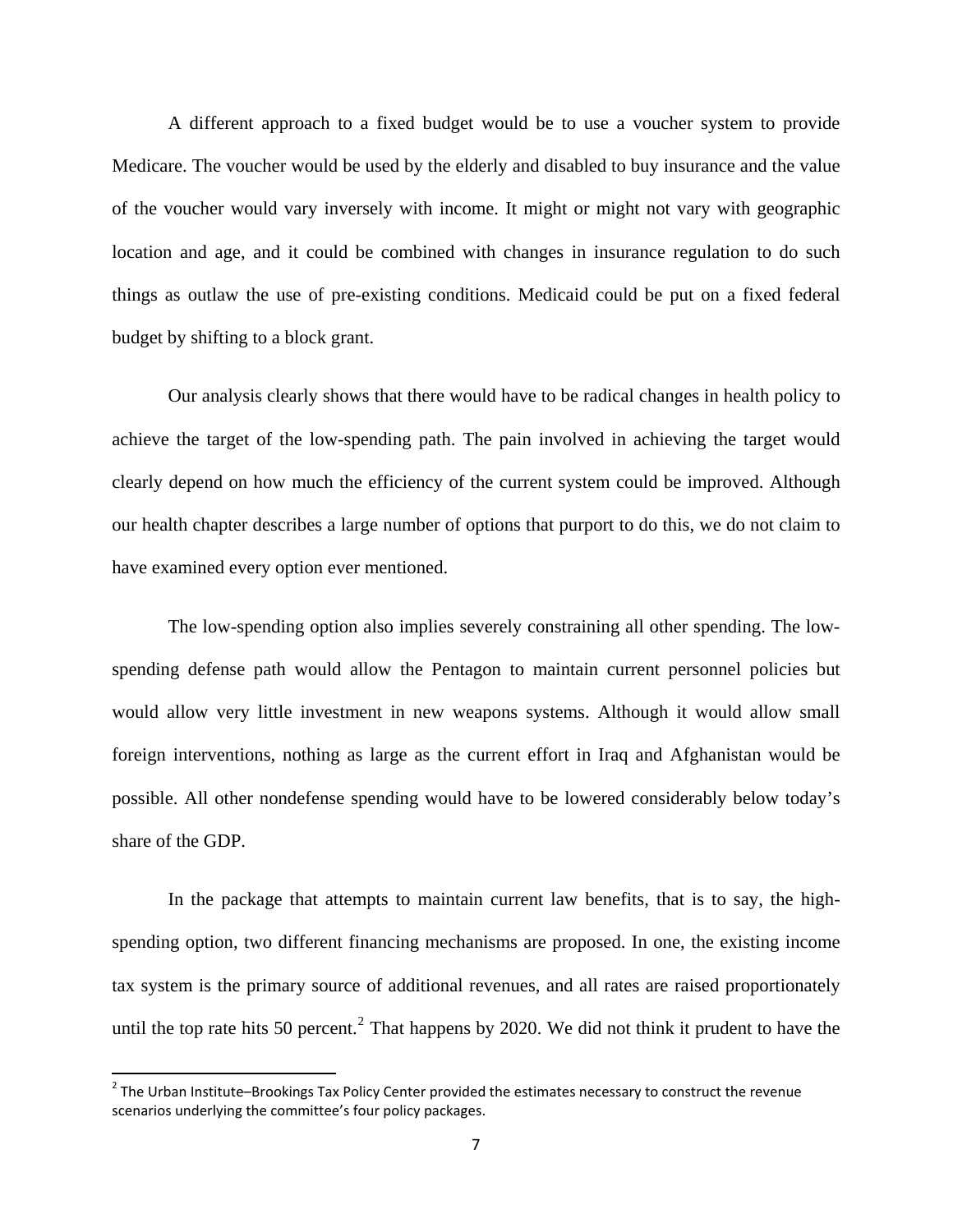top rate go above 50 percent because of the inefficiencies and inequities inherent in the current system.

After the top rate reaches 50 percent, a value added tax of slightly less than 1 percent is imposed. The value added tax rate must be raised gradually, and it reaches 7.7 percent by 2040. In the other approach, the income tax is radically reformed. Almost all tax expenditures would be eliminated; the employer-provided health exclusion would be capped. There would be two rates. The first, at 10 percent, would start at \$22,475. The top rate of 25 percent would start at \$44,950. The rates would rise to 11.1 and 27.7 percent in 2020, but could be lowered thereafter because the elimination of most tax expenditures and the capping of the health insurance exclusion yield growing revenue over time. The initial structure of the simplified tax for 2012 was chosen to emulate the distribution of the tax burden under the current system. It would become gradually less progressive over time, but Congress could easily fix that if it wished by small changes in the rate structure and standard deduction.

Besides requiring large increases in income tax revenues, the high-spending scenario would necessitate a doubling of the Medicare Hospital Insurance (HI) tax and considerable increases in the Social Security payroll tax. The payroll tax cap would be gradually raised until it covers 90 percent of earnings; the payroll tax rate would be raised from the current 12.4 to 12.7 percent in 2012 and then in steps to 14.7 percent by 2080; and there would have to be a second tier tax that would not earn extra benefits. It would start at 2 percent in 2012 and gradually rise to 5.5 percent in 2060.

By 2040, the tax increases required by the high-spending option would raise the overall federal tax burden by 50 percent compared with the 17.7 percent of 2008, and it would continue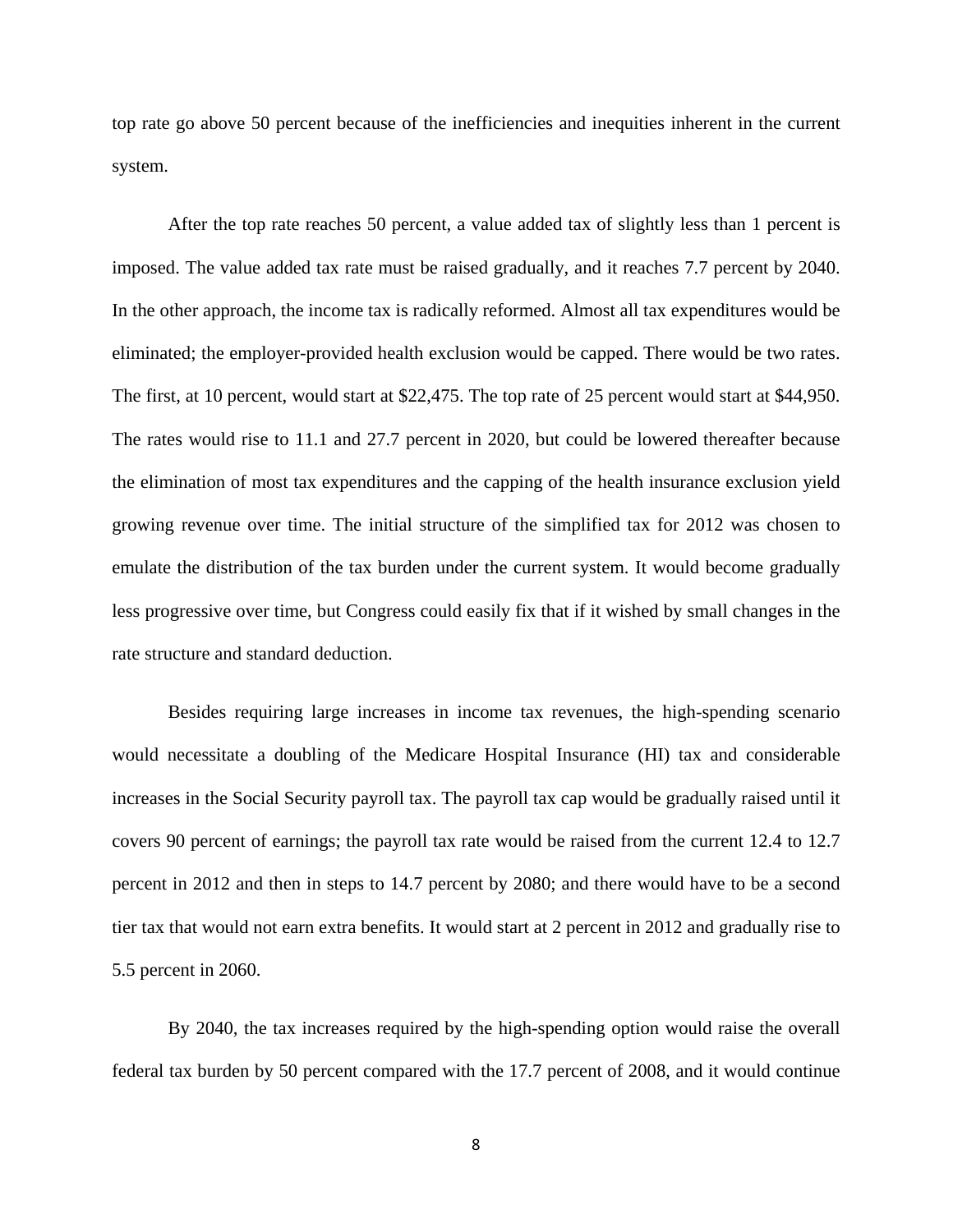to rise after that. I know of no state and local budget projections that go out as far as federal budget projections, but it is safe to say that if state and local tax burdens are added for comparability, the U.S. total tax burden, which is now considerably below the Organisation for Economic Co-operation and Development (OECD) average, would be higher than today's OECD average by mid-century.

The intermediate package that has the lower spending path would solve two-thirds of Social Security's long-run financial problems by cutting benefit growth and a third by raising payroll tax rates. Solving Social Security's long-run financial problem also helps lower the unified budget deficit along the way. In this intermediate package, Medicare and Medicaid spending is allowed to grow to 7.2 percent of GDP by 2030, compared with 6.5 percent in the low-spending package. Spending, other than that for interest, Social Security, Medicare, and Medicaid, totals 8.9 percent of GDP compared with 6.8 percent in the low-spending path and 10.8 percent in 2008. The increase is devoted to defense and domestic spending on things like research and infrastructure.

The intermediate path with the higher spending devotes a large portion of the spending increase to Social Security, Medicare, and Medicaid. All other noninterest spending is lower than in the first intermediate path.

If revenues for the two intermediate paths are raised using the current income tax structure, the top rate never has to exceed 50 percent. Consequently, there is no need for a value added tax. Of course, a value added tax could be used with any of the four packages to lower the income tax rates necessary for fiscal sustainability.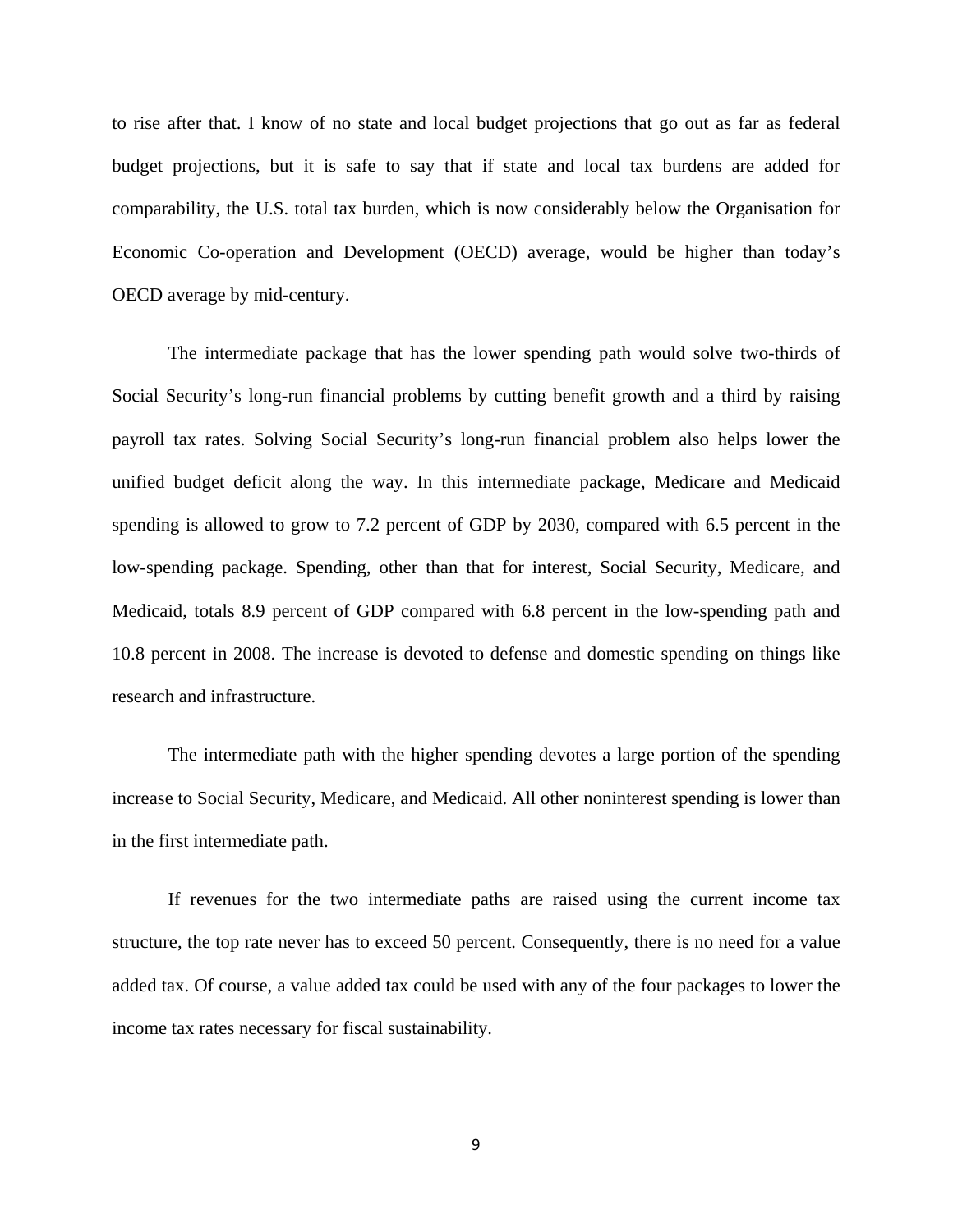Although no one believes that changes in the budget process can ensure that Congress makes the difficult choices necessary to attain fiscal sustainability, our committee felt that there were some reforms that could help Congress deal with the problem. The main deficiency in the current process is that it is too shortsighted. Most of the effort is concentrated on formulating the budget for the next fiscal year. If Congress set a long-term goal for the debt-to-GDP ratio, it would be forced to pay more attention to the long-run impact of policy decisions and it would provide a benchmark for judging whether policies were moving toward sustainability.

Although the CBO and the Office of Management and Budget (OMB) make long-run budget projections, the CBO's are produced separately from the *Budget and Economic Outlook,*  which plays an important role in today's process. OMB's long-run projections are provided deep in *Analytic Perspectives* and few readers get that far. We believe that long-run projections should be fully integrated into the main budget documents. Other documents may also be helpful. Australia produces a report every three years examining the effect of budget policies on different generations. Apparently it provokes much public discussion that draws attention to the effect of policies in the long run. In addition, it may be useful to require the president to report every year on the long-run fiscal health of the nation.

The committee discussed how long-run budget targets might be enforced. Automatic triggers present one option. An automatic sequester of spending was used to enforce Gramm-Rudman-Hollings, but it was not well designed. A trigger cannot impose too much political pain or else Congress will change it. But it should be demanding enough to encourage the adoption of more rational policies.